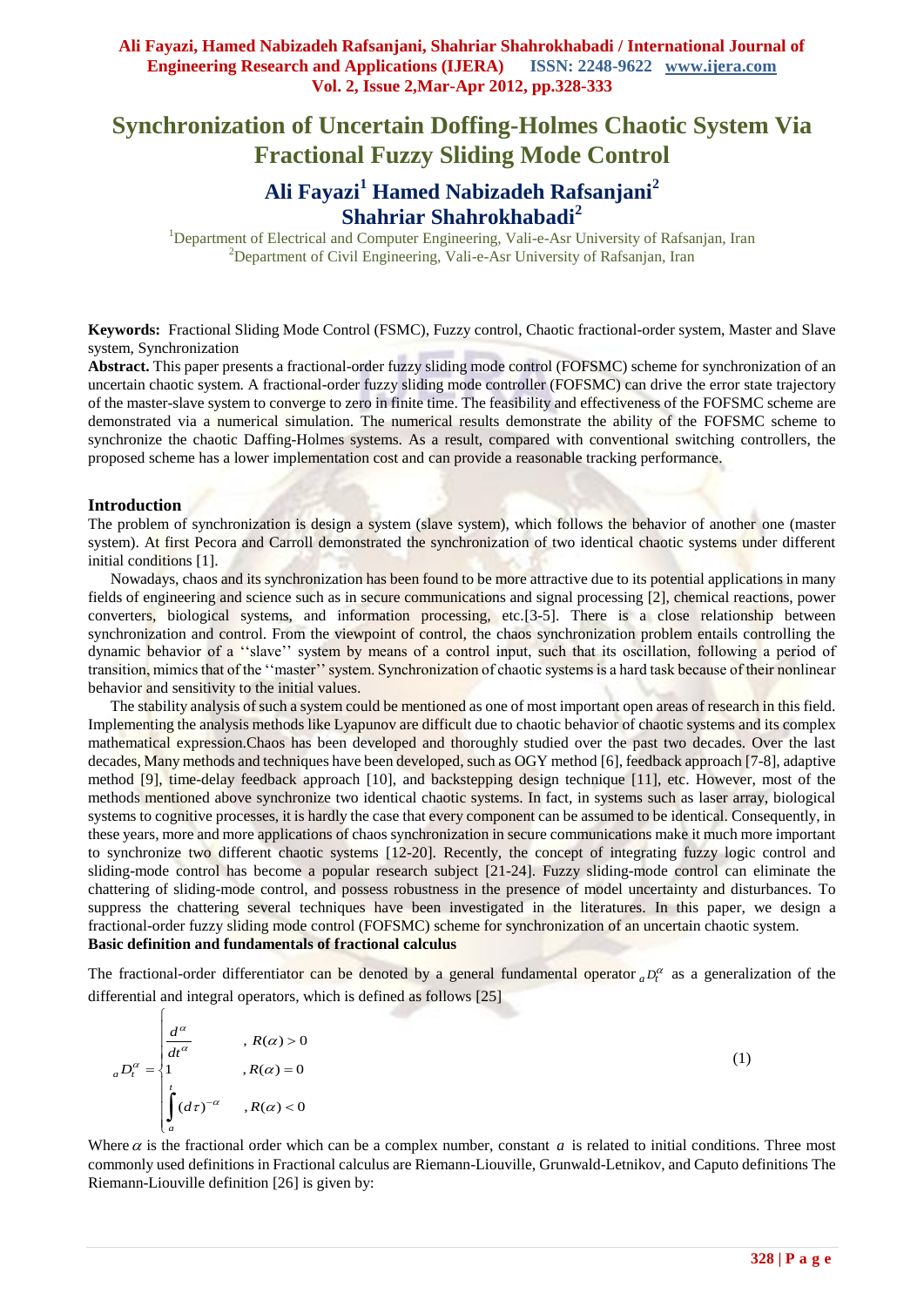$$
{}_{a}^{RL}D_{t}^{\alpha}f(t) = \frac{1}{\Gamma(m-\alpha)} \frac{d^{m}}{dt^{m}} \int_{a}^{t} \frac{f(\tau)}{(\tau-\tau)^{1-(m-\alpha)}} d\tau
$$
 (2)

Where m is the integer satisfying  $m-1 < \alpha < m$ . Let  $D_t^{(\alpha)}f(t) = \frac{d^{\alpha}f(t)}{d^{\alpha}f(t)}$ *dt*  $(a)$   $\alpha$   $d^{\alpha}$  $=\frac{d^2 f(t)}{dt^2}$  denotes the Riemann-Liouville fractional

derivative of  $f(t)$  of order  $\alpha$ .

#### **Fuzzy controller**

Fuzzy Control (FC) has supplanted conventional technologies in many applications. FC is an alternative way to deal with the unknown process. However, the huge number of fuzzy rules for high-order systems makes the analysis complex. Therefore, much attention has been focused on the FSMC.

**Fuzzy sliding mode control.** In this section, in order to eliminate the chattering problem fuzzy sliding mode control methodology is proposed. The main advantage of this method is that the robust behavior of the system is guaranteed. The second advantage of the proposed scheme is that the performance of the system in the sense of removing chattering is improved in comparison with the same SMC technique without using FLC. A fuzzy sliding surface will be introduced to develop the control law equation (12). The corresponding fuzzy rule table is presented in Table 1.

Table 1. FSMC rule table.

|            | $_{\rm NB}$ | $\mathbf{v}$<br>NΜ | $\sqrt{2}$<br>໋ | $\overline{ }$<br>ப | O'<br>TD. | וס           | nт                   |
|------------|-------------|--------------------|-----------------|---------------------|-----------|--------------|----------------------|
| $-$<br>. . | DТ<br>1 D   | PM                 | nс              | ப                   | .TC<br>NS | $\sim$<br>NM | --<br>. IN 1.<br>11D |

**329 | P a g e** 1 ( ) Where S is the input variable of the fuzzy system and K is the output variable of the fuzzy system, and NB, NM, NS, ZE, PS, PM, PB are the linguistic terms of antecedent fuzzy set. They mean Negative Big, Negative Medium, Negative Small, Zero, Positive Medium Positive Small and Positive Big, respectively. The width of boundary layer  $\Phi_k$ , influences the chattering magnitude of the control signal, whilst the gain  $K_k$ , will influence speed of synchronization. GA is used to search for a best fit for these parameters in (12). The synchronization error and the chattering of the controlled response are chosen as a performance index to select the parameters.

#### **Performance criteria**

For evaluating the performance of the controller, we can use the performance criteria as follows:

(a) Integral of the absolute value of the error (IAE)

$$
IAE = \int_0^{t_f} |e(t)| dt
$$

(b) Integral of the square value (ISV) of the control input

$$
ISV = \int_0^{t_f} u^2(t)dt.
$$
 (4)

Both IAE is used as objective numerical measures of tracking performance for an entire error curve, where  $t_f$  represents the total running time. The criterion IAE will give an intermediate result. The criterion ISV shows the consumption of energy.

#### **System description**

In [27] the nominal dynamic equation of Duffing-Holmes chaotic system are described as:

$$
\begin{cases} \n\dot{x}_1 = x_2\\ \n\dot{x}_2 = x_1 - \alpha x_2 - x_1^3 + \beta \cos(t). \n\end{cases} \n\tag{5}
$$

The initial states of master and slave system are assumed to be  $x_1(0) = 0.2$ ,  $x_2(0) = 0.2$  and  $y_1(0) = 0.1$ ,  $y_2(0) = -0.2$ , respectively. To demonstrate the chaotic behaviour of dynamic (5), the phase portrait of  $x_1(t)$  and  $x_2(t)$  is shown in Fig 1. Parameters  $\alpha$  and  $\beta$  are chosen 0.25 and 0.3, respectively.

 $(3)$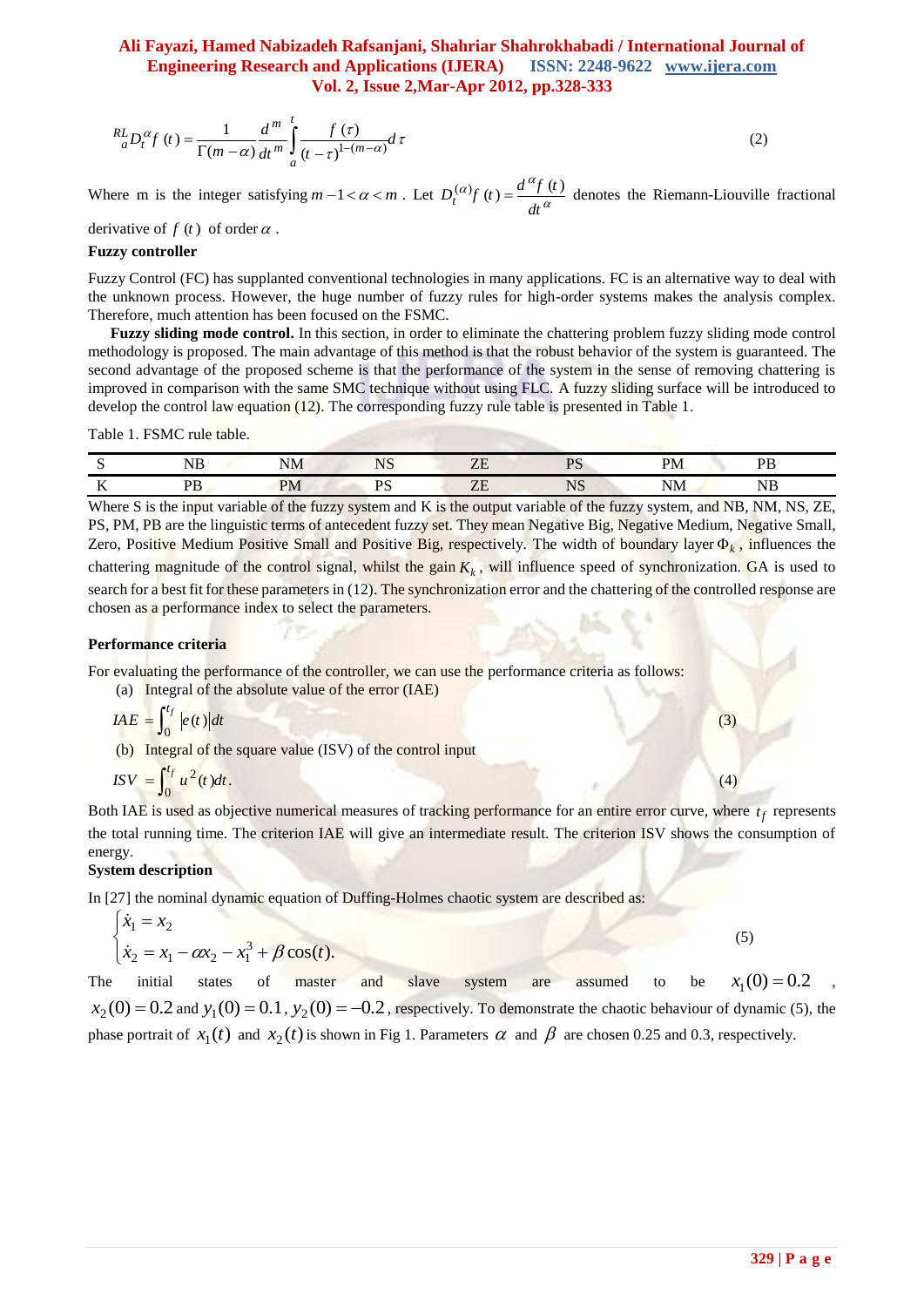

Fig. 1 Phase plane trajectory of Duffing-Holmes chaotic system, x1 versus x2.

Now suppose that let Duffing-Holmes slave system is perturbed by uncertainly and disturbance, which as follows:

$$
\begin{cases} \dot{y}_1 = y_2 \\ \dot{y}_2 = y_1 - \alpha y_2 - y_1^3 + \beta \cos(t) + \Delta f(Y, t) + d(t) + u(t). \end{cases}
$$
\n(6)

Where  $\Delta f(Y,t)$  and  $d(t)$  are chosen  $0.1\sin(t)\sqrt{y_1^2 + y_2^2}$ 2  $0.1\sin(t)\sqrt{y_1^2 + y_2^2}$  and  $0.1\sin(t)$  respectively.

#### **Synchronization of uncertain Doffing-Holmes chaotic system**

Classical PID surface sliding mode controller. A typical sliding surface can be expressed as:  
\n
$$
S(e(t)) = S_1(e(t)) = \lambda_1 e_1(t) + \int e_1(t) dt + e_2(t), \lambda_1 > 0
$$
\n(7)

Taking the time derivative from both sides of equation in (7), obtains:<br>  $\vec{S}(e(t)) = \lambda_1 \vec{e}_1(t) + \vec{e}_1(t) + \vec{e}_2(t), \quad \lambda_1 > 0$  (8)

ing the time derivative from both side  $\vec{S}(e(t)) = \lambda_1 \vec{e}_1(t) + \vec{e}_1(t) + \vec{e}_2(t), \lambda_1$ 

$$
S(e(t)) = \lambda_1 e_1(t) + e_1(t) + e_2(t), \quad \lambda_1 > 0
$$
  
The input control signal can be defined as:  

$$
u(t) = \begin{bmatrix} -\lambda_1 (x_2 - y_1) - y_1 + \alpha y_2 + y_1^3 - \beta \cos(t) - 0.1 \sin(t) \sqrt{y_1^2 + y_2^2} - 0.1 \sin(t) + y_2 - x_1 + y_1 - K \sin(S(t)) \end{bmatrix}
$$

Where switching feedback control gain might be any positive number, and substitution of Eq. (9) into (8), results:

$$
\dot{S}(t) = -K \text{sgn}(S(t)) \tag{10}
$$

A simulation result for this controller has been shown in Fig. 2 Chattering phenomena has occurred when the state hits the sliding surface Fig. 2(a)-(c). After reaching time the actual trajectory response  $x_1$  is almost identical to the desired

command  $y_1$ , the same results is noticed for  $x_2$  and  $y_2$ .

(9)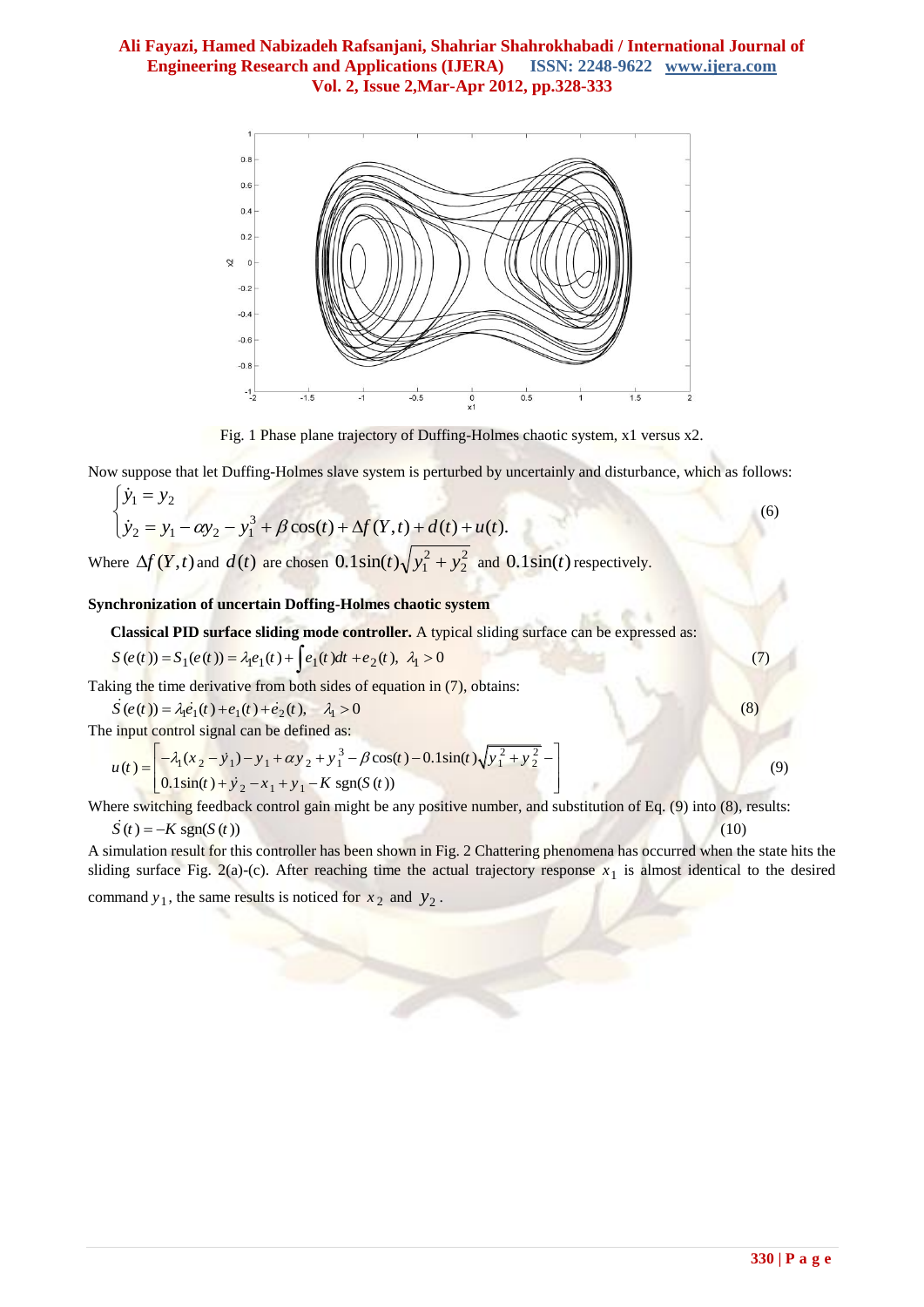

Fig. 2 PIDSMC Synchronization results of Duffing-Holmes system with signum function and different initial conditions, where  $(x_1(0), x_2(0)) = (0.4, 0.4)$  and  $(y_1(0), y_2(0)) = (0.3, -0.4)$ . (a) The time waveform  $x_1(t)$  and  $y_1(t)$  versus time t, (b) The time waveform  $x_2(t)$  and  $y_2(t)$  versus time t, and (c) Variation of control action over time. Note that control u(t) is activated at  $t = 15$  sec.

**Fractional order PI<sup>5</sup>D<sup>n</sup> surface Sliding mode controller.** the fractional PI<sup>5</sup>D<sup>n</sup> sliding surface can be expressed as:<br> $S(e(t)) = S_1(e(t)) = \lambda_1 e_1(t) + D^{-\lambda} e_1(t) + D^{\mu} e_1(t), \lambda_1 > 0$  (11)

$$
S(e(t)) = S_1(e(t)) = \lambda_1 e_1(t) + D^{-\lambda} e_1(t) + D^{\mu} e_1(t), \lambda_1 > 0
$$

Taking the time derivative from both sides of (11), results:<br>  $\dot{S}_1(e(t)) = \lambda_1 \dot{e}_1(t) + D^{1-\lambda} (e_1(t)) + D^{1+\mu} (e_1(t))$  (12)

$$
S_1(e(t)) = \lambda_1 \dot{e}_1(t) + D^{1-\lambda} (e_1(t)) + D^{1+\mu} (e_1(t))
$$

$$
S_1(e(t)) = \lambda_1 e_1(t) + D^{1-\lambda} (e_1(t)) + D^{1+\mu} (e_1(t))
$$
\nThe input control signal can be defined as:

\n
$$
u(t) = \begin{bmatrix} D^{1-\mu} \left( -\lambda_1 (x_2 - y_1) \right) - D^{2-\lambda-\mu} (x_2 - y_1) - y_1 + \alpha y_2 + y_1^3 - \beta \cos(t) - 0.1 \sin(t) \sqrt{y_1^2 + y_2^2} - 0.1 \sin(t) + y_1 - K \sin(S(t)) \end{bmatrix}
$$
\n(12)

Where switching feedback control gain might be any positive number, and substitution of Eq. (13) into (14), results:  $\dot{S}(t) = -K \text{sgn}(S(t))$  $(14)$ 

When the control law the control signals is chosen as (13), chattering phenomena will occur as soon as the state hits the sliding surface because of discontinuity in signum function. To reduce the chattering a saturation function is used instead of the signum function. Hence, the alternative control signal in (9) becomes as:<br>  $u(t) = \left[ -\lambda_1 (x$ 

shoring surface because of discontinuity in signum function. To reduce the charactering a saturation function is used in the signum function. Hence, the alternative control signal in (9) becomes as:

\n
$$
u(t) = \begin{bmatrix} -\lambda_1 (x_2 - \dot{y}_1) - y_1 + \alpha y_2 + y_1^3 - \beta \cos(t) - 0.1 \sin(t) \sqrt{y_1^2 + y_2^2} - 0.1 \sin(t) + y_2 - x_1 + y_1 - K \text{ s at } (S/\Phi) \end{bmatrix}
$$
\n(15)

Fractional surface sliding mode control (15) will be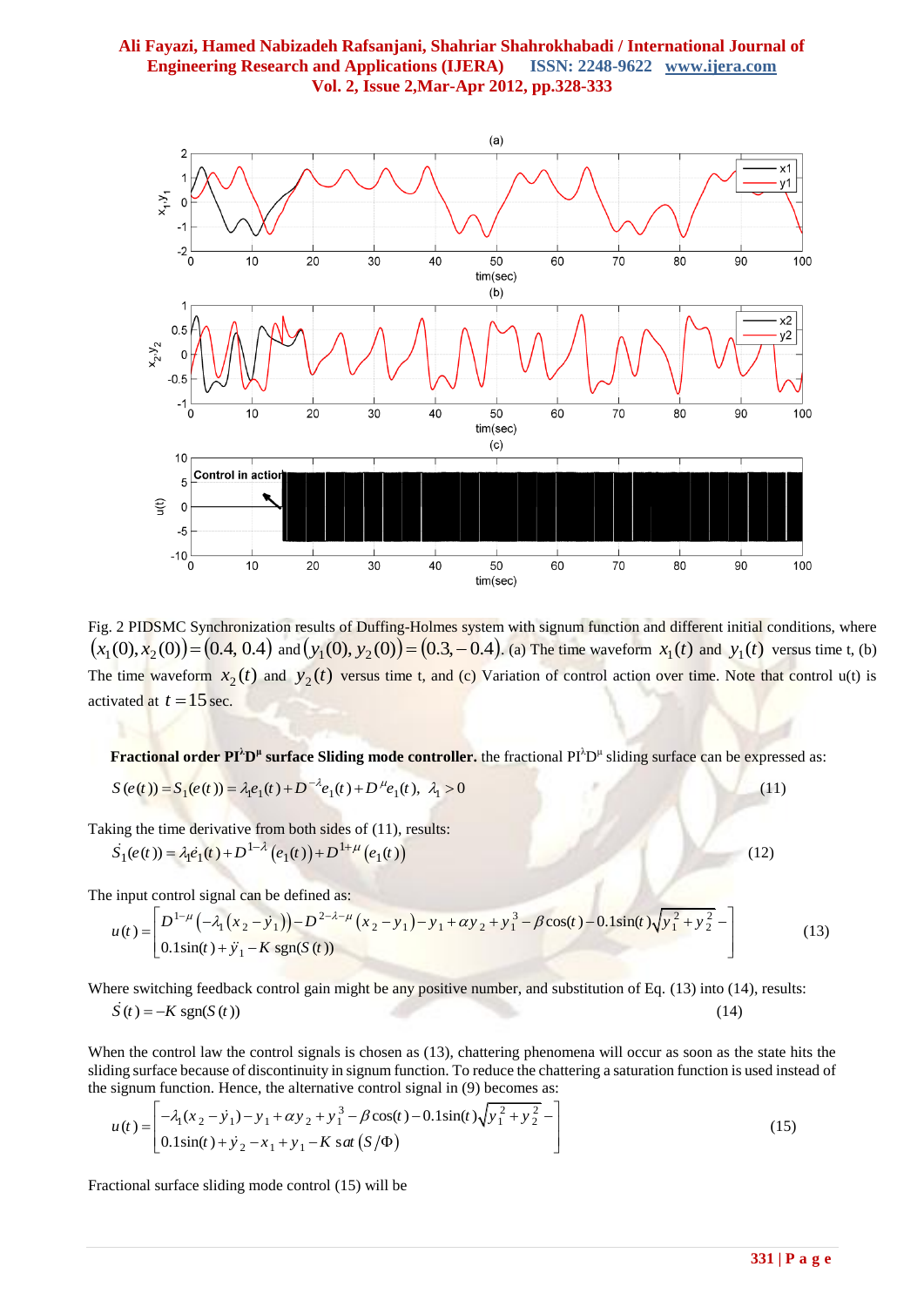# **Ali Fayazi, Hamed Nabizadeh Rafsanjani, Shahriar Shahrokhabadi / International Journal of Engineering Research and Applications (IJERA) ISSN: 2248-9622 www.ijera.com**

$$
\text{Vol. 2, Issue 2, Mar-Apr 2012, pp.328-333}
$$
\n
$$
u(t) = \begin{bmatrix} D^{1-\mu} \left( -\lambda_1 (x_2 - y_1) \right) - D^{2-\lambda-\mu} (x_2 - y_1) - y_1 + \alpha y_2 + y_1^3 - \\ \beta \cos(t) - 0.1 \sin(t) \sqrt{y_1^2 + y_2^2} - 0.1 \sin(t) + y_1 - K \text{ sat } (S/\Phi) \end{bmatrix}
$$
\n(16)

The simulation results of employing genetic based fuzzy  $PI^{\lambda}D^{\mu}$  sliding mode control ( $PI^{\lambda}D^{\mu}FSMC$ ) with +0.25 variations in system parameters the system responses are illustrated in Fig. 3. As shown in Fig. 3(a), and (b), the proposed controller  $(PI<sup>λ</sup>D<sup>µ</sup>FSMC)$  provides a fast tracking capability in the various uncertainties in comparison with the response obtained by employing the PIDSMC, and one can find that the PI<sup> $\lambda$ </sup>D<sup> $\mu$ </sup>FSMC provides a smooth control action. The chattering of  $u(t)$  is shown minimized in Fig. 3(c).



Fig. 3 PI<sup>A</sup>D<sup>#</sup>FSMC Synchronization results of Duffing-Holmes system with saturation function and different initial conditions, where  $(x_1(0), x_2(0)) = (0.4, 0.4)$  and  $(y_1(0), y_2(0)) = (0.3, -0.4)$ . (a) The time waveform  $x_1(t)$  and  $y_1(t)$  versus time t, (b) The time waveform  $x_2(t)$  and  $y_2(t)$  versus time t, and (c) Variation of control action over time. Note that control u(t) is activated at  $t = 15$  sec.

From Fig.  $6(a)$ , and (b), it is observed that employing the PI<sup> $\triangle$ </sup>D<sup>"</sup>FSMC can impressively improve the tracking performance and provides a faster tracking response with minimum reaching phase time in comparison with the conventional controller PIDSMC Fig. 4(a), and (b). In addition, all performance criteria (IAE, ITAE, and ISV) of employing the proposed PI<sup>λ</sup>D<sup>"</sup>FSMC are minimized comparing with these by employing the PIDSMC. The performance indices are tabulated in Table 2.

|  | Table 2: Results of controller's performances |
|--|-----------------------------------------------|
|--|-----------------------------------------------|

| <b>Controller</b>         | synchronization error | IAE    | ISV    |  |
|---------------------------|-----------------------|--------|--------|--|
| <b>PIDSMC</b>             | e <sub>1</sub>        | 2.9245 | 100.42 |  |
|                           | e <sub>2</sub>        | 2.5652 |        |  |
| $PI^{\lambda}D^{\mu}FSMC$ | e <sub>1</sub>        | 1.3979 |        |  |
|                           | e <sub>1</sub>        | 1.1648 | 10.36  |  |

## **Conclusion**

In this paper, a fractional fuzzy sliding mode control scheme for synchronization of chaotic and uncertain Duffing-Holmes system is addressed. The FOFSMC, incorporating the fractional-order controller (FOC), the SMC, and a fuzzy logic controller (FLC), is designed to retain the advantages of the SMC while reducing the chattering. The numerical results demonstrate the ability of the FOFSMC scheme to synchronize the chaotic systems. As a result, compared with